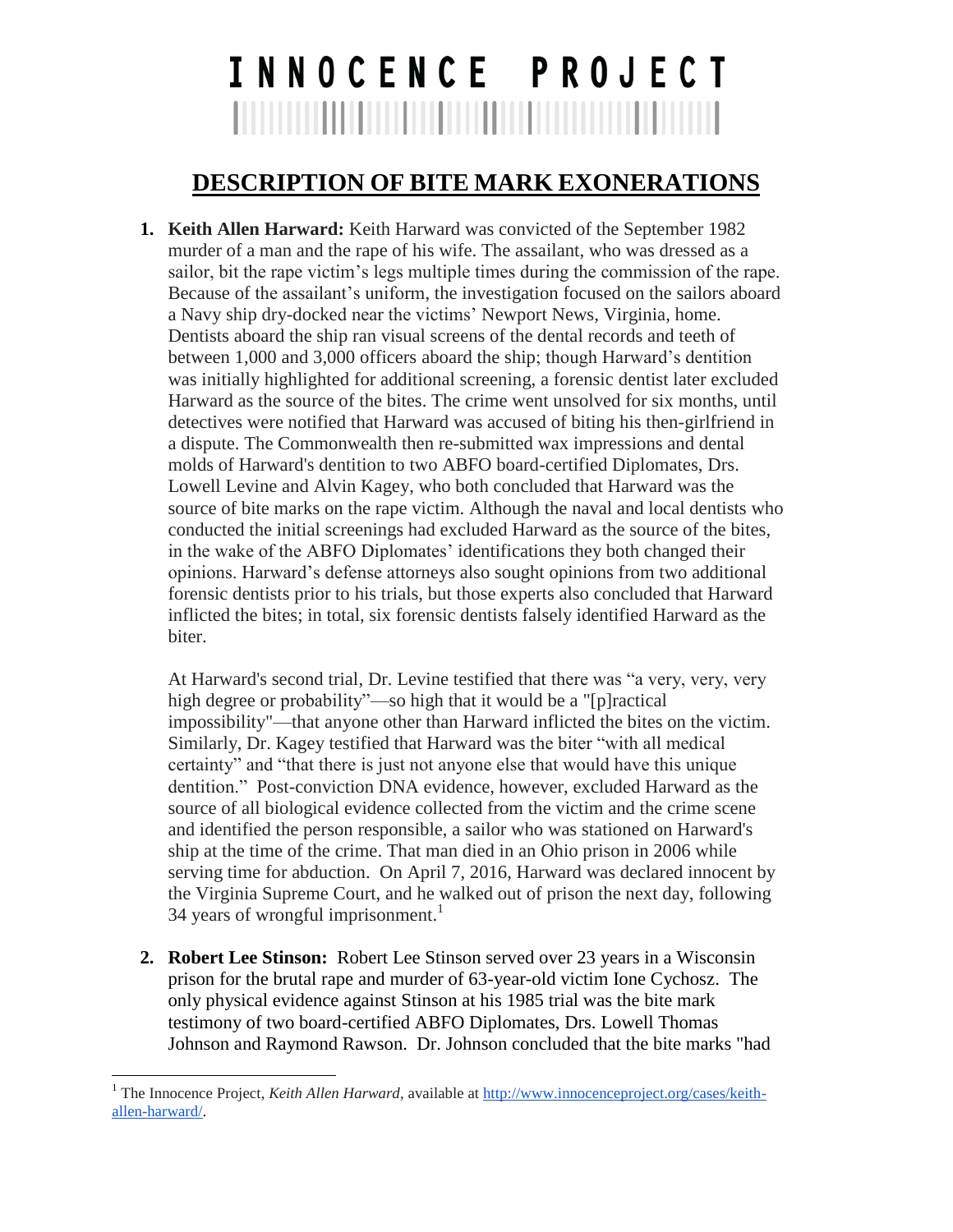to have been made by teeth identical" to Stinson's and claimed that there was "no margin for error" in his conclusion. Dr. Rawson, the chairman of the Bite Mark Standards Committee of the ABFO, testified that the bite mark evidence was "high quality" and "overwhelming." Both experts testified "to a reasonable degree of scientific certainty" that the bite marks on the victim had been inflicted at or near the time of death, and that Stinson was the only person who could have inflicted the wounds. After examining Dr. Johnson's workup, Dr. Rawson stated that the methods Dr. Johnson used in gathering the evidence complied with the "standards of the American Board of Forensic Odontology."

The Wisconsin Innocence Project accepted Stinson's case in 2005 and sought DNA testing of saliva and blood-stains on the victim's sweater, which ultimately excluded Stinson. On January 30, 2009, Stinson, then 44, was freed and his conviction was vacated. $<sup>2</sup>$ </sup>

- **3. Gerard Richardson:** On December 17, 2013, Gerard Richardson was exonerated after post-conviction DNA testing proved his innocence in a 1994 murder case. He spent nearly 20 years in prison for a crime he did not commit. At Richardson's 1995 trial, ABFO board-certified Diplomate Dr. Ira Titunik testified that a bite mark found on the victim's back "was made by Gerard Richardson . . . there was no question in my mind," and the prosecutor argued that the bite mark was indisputably made by Richardson: "Mr. Richardson, in effect, left a calling card. . . . It's as if he left a note that said, 'I was here,' and signed it because the mark on her back was made by no one else's teeth." There was no other physical evidence tying Richardson to the crime. He was sentenced to 30 years in prison without the possibility of parole. More than 19 years after Monica Reyes was murdered, new evidence demonstrated that Richardson was innocent.<sup>3</sup>
- **4. Willie Jackson:** On May 26, 2006, Willie Jackson was exonerated after postconviction DNA testing proved his innocence in a 1986 sexual assault case. He had spent 17 years in prison for a crime he did not commit. At Jackson's trial, Dr. Robert Barsley, past president of the American Board of Forensic Odontology (ABFO), told the jury that the bite marks on the victim matched Jackson: "My conclusion is that Mr. Jackson is the person who bit this lady." Ultimately, DNA evidence showed that it was Willie Jackson's brother, Milton Jackson, who attacked and raped the victim.<sup>4</sup>

<sup>&</sup>lt;sup>2</sup> The Innocence Project, *Robert Lee Stinson*, available at <u>http://www.innocenceproject.org/cases/robert-lee-</u> [stinson/;](http://www.innocenceproject.org/cases/robert-lee-stinson/) s*ee also State v. Stinson*, 134 Wis. 2d 224, 397 N.W.2d 136 (Ct. App. 1986).

<sup>3</sup> The Innocence Project, *Gerard Richardson*, available at [http://www.innocenceproject.org/cases/gerard](http://www.innocenceproject.org/cases/gerard-richardson/)[richardson/;](http://www.innocenceproject.org/cases/gerard-richardson/) *see also* [http://www.innocenceproject.org/docs/Richardson\\_Final\\_Motion\\_to\\_Vacate\\_091713.](http://www.innocenceproject.org/docs/Richardson_Final_Motion_to_Vacate_091713.pdf) [pdf.](http://www.innocenceproject.org/docs/Richardson_Final_Motion_to_Vacate_091713.pdf)

<sup>&</sup>lt;sup>4</sup> The Innocence Project, *Willie Jackson*, available at [http://www.innocenceproject.org/cases/willie](http://www.innocenceproject.org/cases/willie-jackson/)[jackson/;](http://www.innocenceproject.org/cases/willie-jackson/) *see also Jackson v. Day*, No. Civ. A. 95-1224, 1996 WL 225021, at \*1 (E.D. La. May 2, 1996), *rev'd*, 121 F.3d 705 (5th Cir. 1997), and Dr. Barsley's 1989 trial court testimony, available at [http://www.law.virginia.edu/pdf/faculty/garrett/innocence/jackson.pdf.](http://www.law.virginia.edu/pdf/faculty/garrett/innocence/jackson.pdf)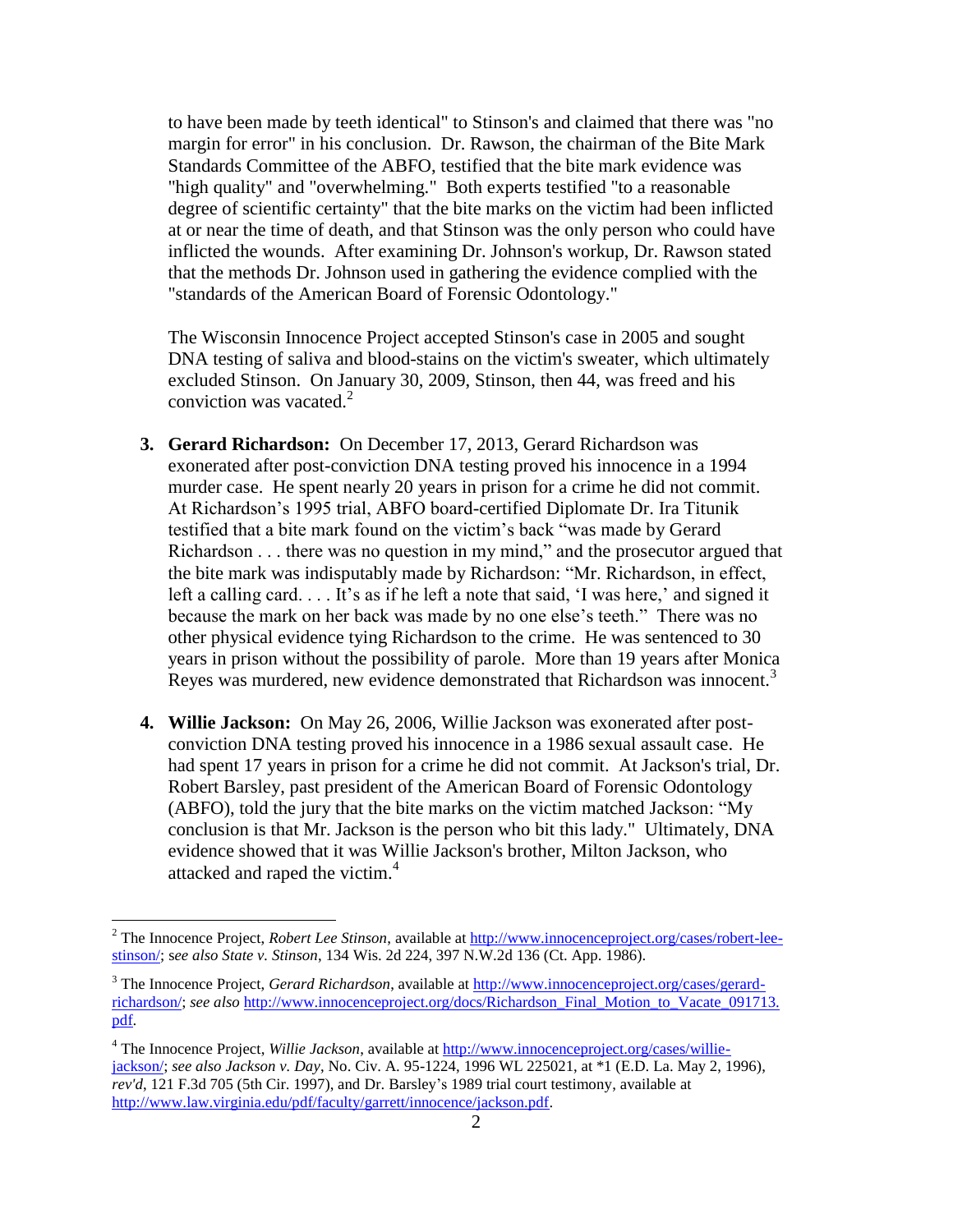**5. Roy Brown:** In January 2007, Roy Brown was exonerated of stabbing and strangling Sabina Kulakowski after spending 15 years in prison. He was convicted of her murder in January 1992 based on bite mark evidence that was the centerpiece of the prosecution's case against Brown. Kulakowski's body had been discovered with multiple bite marks on her back, arm, and thigh, all of which board-certified ABFO Diplomate Dr. Edward Mofson<sup>5</sup> claimed were a match to Brown's teeth. Mofson testified to a "reasonable degree of dental certainty" that Brown's dentition was "entirely consistent" and "completely consistent" with all of the bite marks, noting that the bite marks depicted the absence of the same two teeth Brown was missing.

Fifteen years after the conviction, however, DNA testing performed on saliva stains left by the perpetrator excluded Brown and matched another suspect, Barry Bench. Nevertheless, citing the prosecution's bite mark evidence at the original trial, which the jury asked to review during deliberations, the judge in the case initially refused to release Brown. Ultimately, in January 2007, the district attorney acknowledged Brown's innocence, and he was exonerated after spending 15 years in prison for a murder he did not commit.<sup>6</sup>

**6. Ray Krone:** On December 31, 1991, Ray Krone was arrested and charged with the murder, kidnapping, and sexual assault of a woman who worked at a bar he frequented. Police had a Styrofoam impression made of Krone's teeth for comparison to bite marks found on the victim's body and, thereafter, he became known in the media as the "Snaggle Tooth Killer" due to his crooked teeth. Dr. Raymond Rawson, a board-certified ABFO Diplomate, testified that the bite marks found on the victim's body matched Krone's teeth. Based on this testimony, Krone was convicted of murder and kidnapping and sentenced to death.

In 1996, Krone won a new trial on appeal, but was convicted again based mainly on the state's supposed expert bite mark testimony. This time, however, the judge sentenced him to life in prison, citing doubts about whether or not Krone was the true killer. It was not until 2002, after Krone had served more than 10 years in

 $<sup>5</sup>$  All representations that the dentists at issue in this appendix were "board-certified ABFO Diplomates" are</sup> based on the *American Board of Forensic Odontology Diplomate Information, Updated 8/2017*, available a[t http://abfo.org/wp-content/uploads/2017/05/ABFO-Diplomate-Information-revised-August-2017.pdf.](http://abfo.org/wp-content/uploads/2017/05/ABFO-Diplomate-Information-revised-August-2017.pdf)

<sup>6</sup> Fernando Santos, *In Quest for a Killer, an Inmate Finds Vindication*, N.Y. TIMES, Dec. 21, 2006, available at [http://www.nytimes.com/2006/12/21/nyregion/21brown.html?pagewanted=all&\\_r=1.](http://www.nytimes.com/2006/12/21/nyregion/21brown.html?pagewanted=all&_r=1) *See also* The Innocence Project, *Roy Brown*, available at [http://www.innocenceproject.org/cases/roy-brown/;](http://www.innocenceproject.org/cases/roy-brown/) Brandon L. Garrett, *Convicting the Innocent*: *Where Criminal Prosecutions Go Wrong* 108-09 (Harvard University Press 2011); Dr. Mofson's 1992 trial court testimony, available at [http://www.law.virginia.edu/](http://www.law.virginia.edu/pdf/faculty/garrett/innocence/brown1.pdf) [pdf/faculty/garrett/innocence/brown1.pdf;](http://www.law.virginia.edu/pdf/faculty/garrett/innocence/brown1.pdf) David Lohr, *Quest for Freedom: The True Story of Roy Brown*, available at [http://www.trutv.com/library/crime/criminal\\_mind/forensics/ff311\\_roy\\_brown/5.html.](http://www.trutv.com/library/crime/criminal_mind/forensics/ff311_roy_brown/5.html)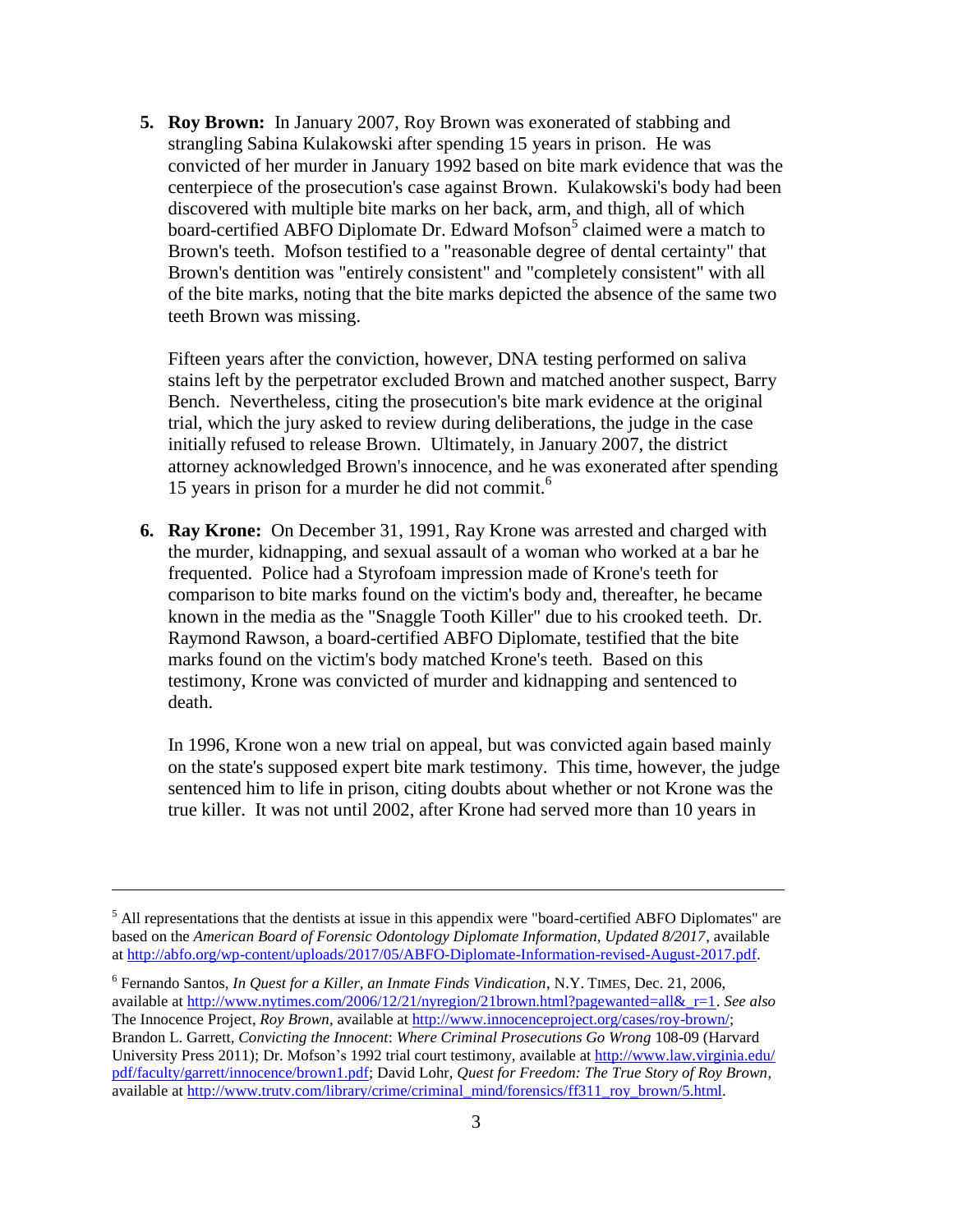prison, that DNA testing proved his innocence.<sup>7</sup>

#### **7. Calvin Washington &**

 $\overline{\phantom{a}}$ 

**8. Joe Sidney Williams:** Calvin Washington was convicted of capital murder in 1987 after a woman was found beaten, raped, and murdered in Waco, Texas. It was alleged that Washington and Williams murdered and sexually assaulted the victim in the course of committing a burglary. A forensic dentist and former president of the American Academy of Forensic Sciences, Dr. Homer Campbell, testified that a bite mark found on the victim was "consistent with" Williams' dentition. While Campbell excluded Washington as the source of the bite mark, his bite mark testimony about Williams (which was given at Washington's trial) tied Washington to the crime.

After serving more than 13 years of his sentence, Washington was finally exonerated in 2000 when DNA testing showed that blood on a shirt found in Washington's home did not come from the victim, as previously asserted; testing conducted a year later pointed to another man as the perpetrator.<sup>8</sup> Prior to Washington's exoneration, the Texas Court of Criminal Appeals had set aside Williams' conviction in 1992, and the charges against Williams were dismissed on June 30, 1993.

**9. James O'Donnell:** James O'Donnell was convicted in 1998 of attempted sodomy and second-degree assault. Board-certified ABFO Diplomate Dr. Harvey Silverstein opined that a bite mark on the victim's hand was consistent with O'Donnell's dentition. Based on an eyewitness' identification and the bite mark evidence, and despite testimony from O'Donnell's wife and son that he had been at home with them when the crime occurred, the jury convicted O'Donnell. He was sentenced to three-and-a-half to seven years in prison.

In 2000, after DNA samples from a rape kit excluded O'Donnell as the source of the semen found on the victim, his conviction was formally vacated.<sup>9</sup>

**10. Levon Brooks:** Levon Brooks spent 16 years in prison for the rape and murder of a three-year-old girl that he did not commit. Forensic dentist Dr. Michael West claimed that the marks on the victim's body were human bite marks and he testified at Brooks' trial that, of 13 suspects whose dentitions he had compared to the wounds on the victim's body, Brooks' teeth "matched" the marks on the

<sup>7</sup> The Innocence Project, *Ray Krone*, available at [http://www.innocenceproject.org/cases/ray-krone/.](http://www.innocenceproject.org/cases/ray-krone/)

<sup>8</sup> The Innocence Project, *Calvin Washington*, available at [http://www.innocenceproject.org/cases/calvin](http://www.innocenceproject.org/cases/calvin-washington/)[washington/.](http://www.innocenceproject.org/cases/calvin-washington/) *See also* Michael Hall, *The Exonerated*, TEXAS MONTHLY, Nov. 2008, *available at*  [http://www.texasmonthly.com/articles/the-exonerated/.](http://www.texasmonthly.com/articles/the-exonerated/)

<sup>9</sup> The Innocence Project, *News: Cases Where DNA Revealed That Bite Mark Analysis Led to Wrongful Arrests and Convictions*, available at [http://www.innocenceproject.org/cases-where-dna-revealed-that-bite](http://www.innocenceproject.org/cases-where-dna-revealed-that-bite-mark-analysis-led-to-wrongful-arrests-and-convictions/)[mark-analysis-led-to-wrongful-arrests-and-convictions/.](http://www.innocenceproject.org/cases-where-dna-revealed-that-bite-mark-analysis-led-to-wrongful-arrests-and-convictions/) *See also* Dr. Silverstein's 1998 trial court testimony, available at <http://www.law.virginia.edu/pdf/faculty/garrett/innocence/odonnell.pdf>*.*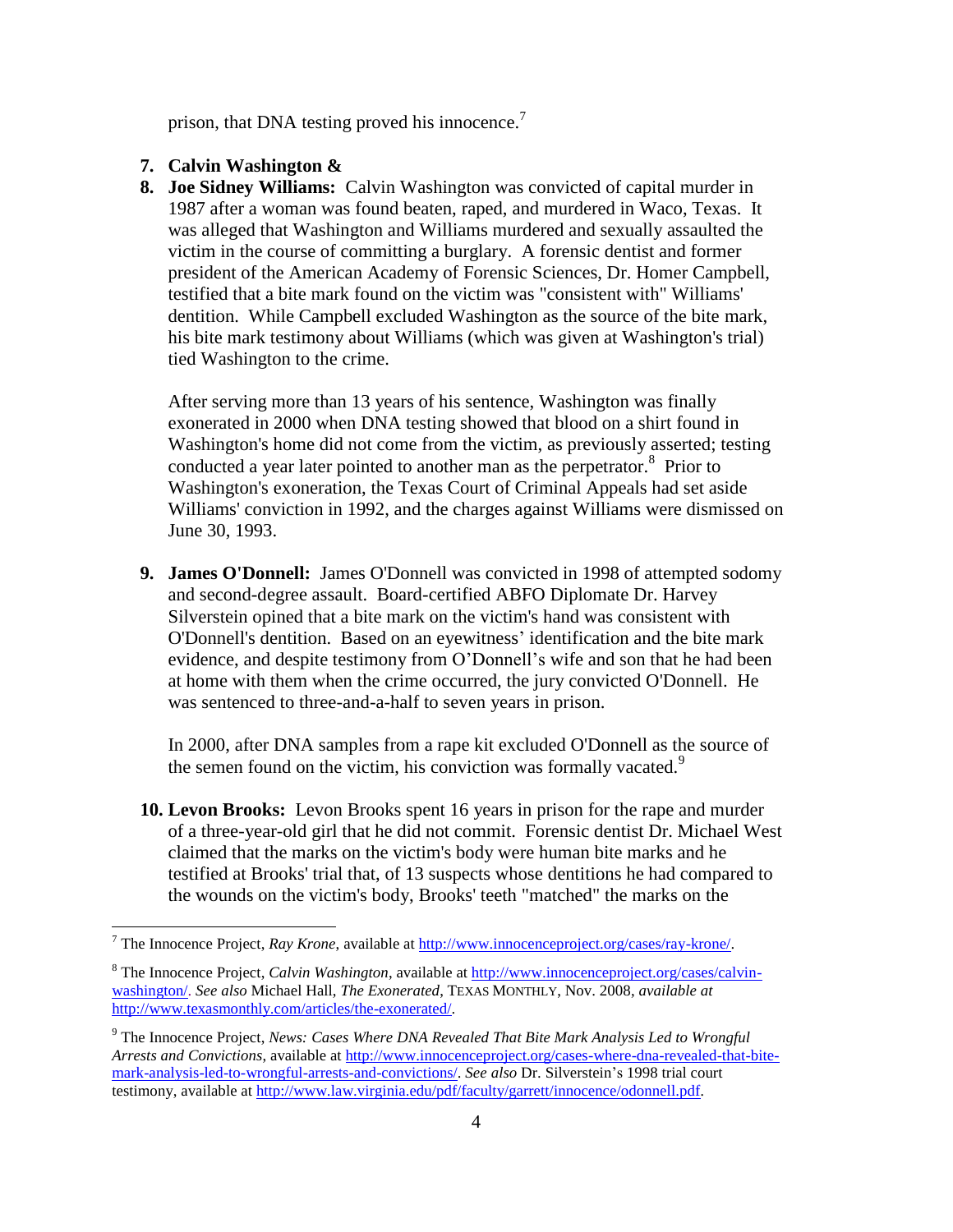victim. As he explained, "it could be no one but Levon Brooks that bit this girl's arm." Based on this testimony, Brooks was convicted of capital murder and sentenced to life in prison.

In 2001, DNA testing and a subsequent confession revealed that Justin Albert Johnson committed the murder. Johnson had been one of the 12 other suspects whose dental impressions Dr. West had determined did not match the bite marks on the victim's body. Following Johnson's confession, Brooks was freed on February 15, 2008.<sup>10</sup>

**11. Kennedy Brewer:** In 1992, Kennedy Brewer was arrested in Mississippi and accused of killing his girlfriend's three-year-old daughter. The medical examiner who conducted the autopsy, Dr. Steven Hayne, testified that he had found several marks on the victim's body that he believed to be bite marks. Hayne called in Dr. Michael West to analyze the marks, and Dr. West concluded that 19 marks found on the victim's body were "indeed and without a doubt" inflicted by Brewer. Brewer was convicted of capital murder and sexual battery on March 24, 1995, and sentenced to death. His conviction was based almost entirely on the bite mark evidence.

In 2001, DNA tests proved that Justin Albert Johnson, not Kennedy Brewer, committed the crime; Johnson was the same individual responsible for murdering the child in the Levon Brooks case. As a result of the DNA testing, Brewer's conviction was overturned. He had served seven years on death row and one year in jail awaiting trial. $^{11}$ 

**12. Bennie Starks:** Bennie Starks was convicted of raping and assaulting a 69-yearold woman in 1986, based, in part, on testimony by two forensic dentists, Drs. Russell Schneider and Carl Hagstrom. Both dentists testified that a bite mark on the victim's shoulder matched Starks' dentition. Starks spent 20 years in prison before an appeals court ordered a new trial, after DNA testing of semen recovered from the victim excluded Starks. On January 7, 2013, the state's attorney dismissed all charges against Starks.<sup>12</sup>

<sup>&</sup>lt;sup>10</sup> The Innocence Project, *Levon Brooks*, available at [http://www.innocenceproject.org/cases/levon-brooks/.](http://www.innocenceproject.org/cases/levon-brooks/)

<sup>&</sup>lt;sup>11</sup> The Innocence Project, *Kennedy Brewer*, available at [http://www.innocenceproject.org/cases/kennedy](http://www.innocenceproject.org/cases/kennedy-brewer/)[brewer/.](http://www.innocenceproject.org/cases/kennedy-brewer/)

<sup>&</sup>lt;sup>12</sup> The Innocence Project, *Bennie Starks Exonerated After 25 Year Struggle to Clear His Name*, [http://www.innocenceproject.org/bennie-starks-exonerated-after-25-year-struggle-to-clear-his-name/.](http://www.innocenceproject.org/bennie-starks-exonerated-after-25-year-struggle-to-clear-his-name/) *See also* Lisa Black, *Exonerated Man's Ordeal Ends: 'I Am Overwhelmed with Joy',* CHICAGO TRIBUNE, Jan. 7, 2013, available at [http://articles.chicagotribune.com/2013-01-07/news/chi-bennie-starks-lake-county](http://articles.chicagotribune.com/2013-01-07/news/chi-bennie-starks-lake-county-charges-dropped_1_bennie-starks-mike-nerheim-ordeal-ends)[charges-dropped\\_1\\_bennie-starks-mike-nerheim-ordeal-ends;](http://articles.chicagotribune.com/2013-01-07/news/chi-bennie-starks-lake-county-charges-dropped_1_bennie-starks-mike-nerheim-ordeal-ends) Donna Domino, *Dentists Sue Over Bite Mark Testimony*, available at [http://www.drbicuspid.com/index.aspx?sec=nws&sub=rad&pag=dis&ItemID](http://www.drbicuspid.com/index.aspx?sec=nws&sub=rad&pag=dis&ItemID=309572)  $=309572.$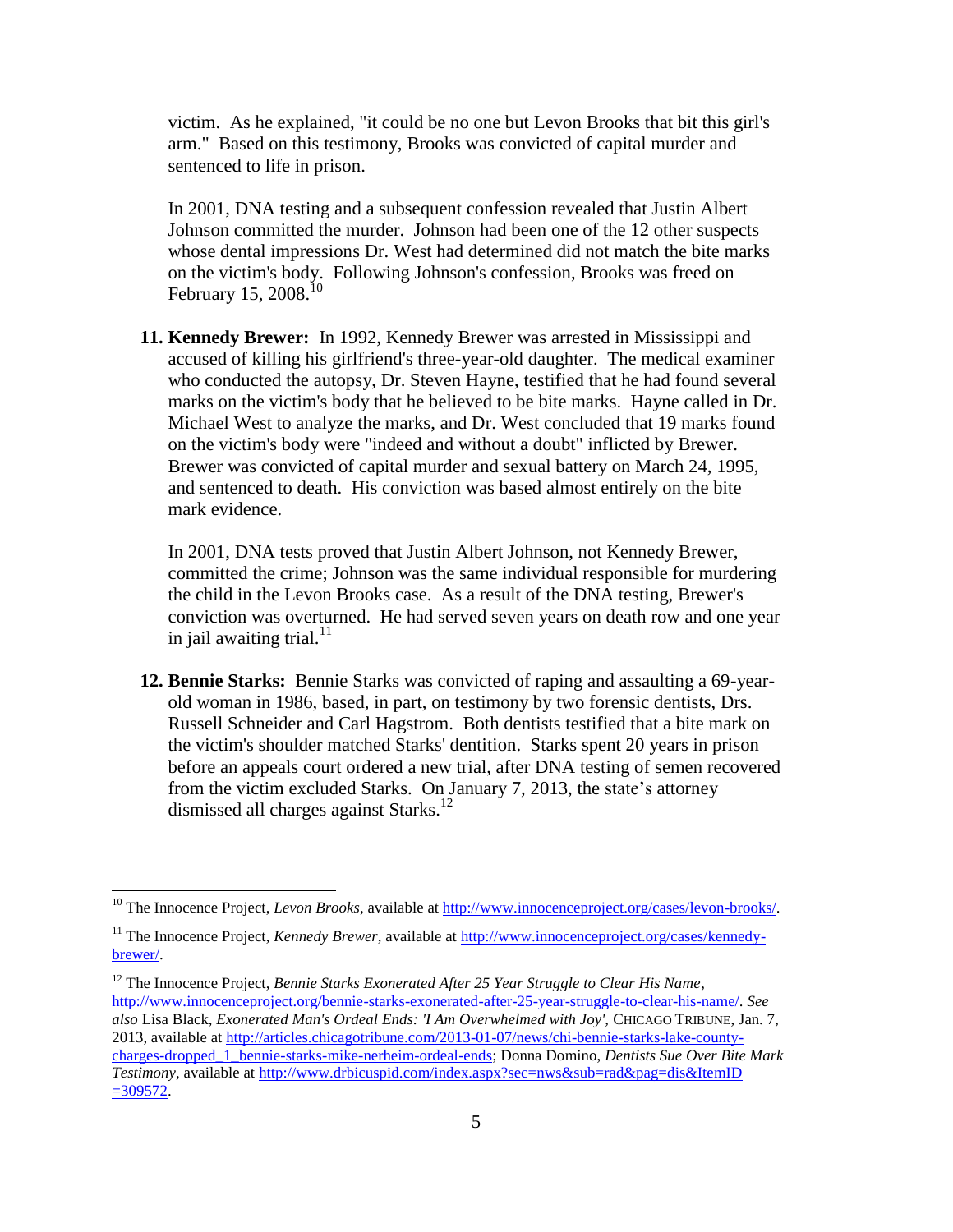#### **13. Michael Cristini &**

l

**14. Jeffrey Moldowan:** In 1991, Michael Cristini and Jeffrey Moldowan were convicted of the rape, kidnapping, and attempted murder of Moldowan's exgirlfriend, Maureen Fournier. At trial, two board-certified ABFO Diplomates, Drs. Allan Warnick and Pamela Hammel, testified that bite marks on the victim's body had to have come from both defendants, to the exclusion of all others. Both men were convicted. Cristini was sentenced to 44 to 60 years, and Moldowan to 60 to 90 years.

After the conviction, an investigator hired by the Moldowan family found a witness who said he had seen four black men standing around a naked woman at the scene of the crime. The witness' story contradicted Fournier's, as Cristini and Moldowan are both white. Dr. Hammel then recanted her testimony, saying that she had been uncertain that either defendant had in fact been responsible for the bite marks. According to Dr. Hammel, she had agreed to testify only when Dr. Warnick had assured her that a third odontologist had also confirmed that the bite marks could be matched to Cristini and Moldowan to the exclusion of all others.

On October 20, 2003, the Macomb County Circuit Court granted Cristini a new trial, citing the new eyewitness evidence, Dr. Hammel's recantation, and stronger alibi evidence. Cristini was acquitted by a jury on April 8, 2004, after having served 13 years in prison. Later, Cristini filed wrongful conviction lawsuits against the City of Warren, Macomb County, and Dr. Warnick. The suit against Dr. Warnick was settled quickly for an undisclosed amount.

In 2002, the Michigan Supreme Court reversed Moldowan's conviction. On retrial, in February 2003, Moldowan was acquitted of all charges and released, having served nearly twelve years in prison. Moldowan's lawsuit was settled for \$2.8 million in 2011.<sup>13</sup>

**15. Anthony Keko:** Anthony Keko was convicted in 1994 for the 1991 murder of his estranged wife, Louise Keko. Dr. Michael West testified that a bite mark on the victim's shoulder matched Anthony Keko's dentition. Dr. West's testimony was the only direct evidence linking Keko to the crime, and prosecutors conceded that without the bite mark evidence there was no case. Keko was found guilty and

<sup>13</sup> *People v. Moldowan*, 466 Mich. 862, 643 N.W.2d 570 (2002); *Moldowan v. City of Warren*, 578 F.3d 351 (6th Cir. 2009); Ed White, *Warren Settles Rape Case Lawsuit for \$2.8 Million – Falsely Imprisoned Man Sued for Violation of His Civil Rights*, DETROIT LEGAL NEWS, Oct. 19, 2011, available at [http://www.legalnews.com/detroit/1109085;](http://www.legalnews.com/detroit/1109085) Jameson Cook, *Michael Cristini Wants Bigger Settlement than Jeffrey Moldowan*, MACOMB DAILY, Dec. 25, 2012, available at [http://www.macombdaily.com/article/](http://www.macombdaily.com/article/‌20121225/NEWS01/121229769/michael-cristini-wants-bigger-settlement-than-jeffrey-moldowan#full_story) [20121225/NEWS01/121229769/michael-cristini-wants-bigger-settlement-than-jeffrey](http://www.macombdaily.com/article/‌20121225/NEWS01/121229769/michael-cristini-wants-bigger-settlement-than-jeffrey-moldowan#full_story)[moldowan#full\\_story;](http://www.macombdaily.com/article/‌20121225/NEWS01/121229769/michael-cristini-wants-bigger-settlement-than-jeffrey-moldowan#full_story) Michael S. Perry, *Exoneration Case Detail*: *Michael Cristini*, NAT'L REGISTRY OF EXONERATIONS, available at [http://www.law.umich.edu/special/exoneration/Pages/casedetail.aspx?](http://www.law.umich.edu/special/exoneration/Pages/casedetail.aspx?caseid=3133) [caseid=3133;](http://www.law.umich.edu/special/exoneration/Pages/casedetail.aspx?caseid=3133) Hans Sherrer, *Prosecutor Indicted For Bribery After Two Men Exonerated of Kidnapping and Rape*, JUSTICE: DENIED, 2005, at 10, available at http://www.justicedenied.org/issue/issue 27/ [Moldowan\\_cristini\\_exonerated.html.](http://www.justicedenied.org/issue/issue_27/Moldowan_cristini_exonerated.html)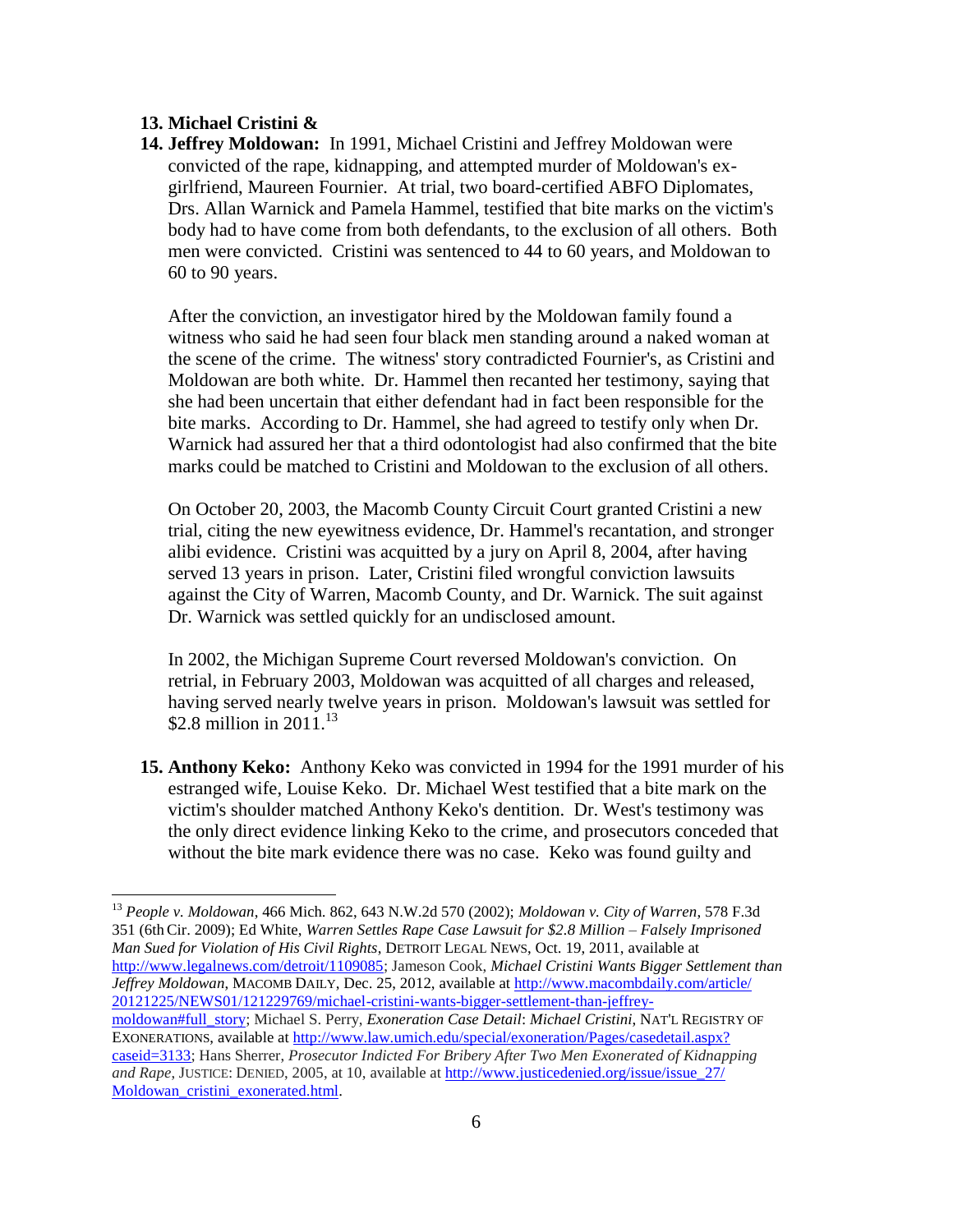sentenced to life in prison. In December 1994, however, the trial judge became aware of previously undisclosed disciplinary proceedings against Dr. West. The judge began to express doubts regarding West's forensic abilities and ultimately reversed Keko's conviction.<sup>14</sup>

#### **16. Harold Hill &**

 $\overline{\phantom{a}}$ 

- **17. Dan Young, Jr.:** Harold Hill was 16 when he and his codefendant, Dan Young, Jr., were convicted of the rape and murder of 39-year-old Kathy Morgan in 1990. Both men would end up spending 15 years in prison for a crime they did not commit. At trial, board-certified ABFO Diplomate Dr. John Kenney linked a bruise and a bite mark on the victim's body to Hill and Young. Both were found guilty and sentenced to life in prison without parole. It wasn't until 2004 that DNA tests excluded both Hill and Young as the source of DNA evidence found on the victim. In 2005, prosecutors finally dismissed the charges against both men. Dr. Kenney later said that the prosecution pushed him to exaggerate his results.<sup>15</sup>
- **18. Greg Wilhoit:** Greg Wilhoit's wife, Kathy, was murdered in Tulsa, Oklahoma, in June 1985. Wilhoit was left to raise his two daughters—a 4-month-old and a 1 year-old. A year later, he was arrested and charged with the murder based on the opinions of two forensic odontologists that his dentition matched a bite mark on his wife's body. Wilhoit was found guilty and sentenced to death.

During his appeal, other forensic odontologists examined the bite mark evidence and independently concluded that the bite mark could not be matched to Wilhoit. He was released on bail for two years, and when a retrial was finally held in 1993, the judge issued a directed innocence verdict. In total, Wilhoit dealt with this tragedy for 8 years, fighting a case built entirely on bite mark analysis. Wilhoit's story was documented by John Grisham in "The Innocent Man."<sup>16</sup>

**19. Crystal Weimer:** A Fayette County, Pennsylvania, jury convicted Crystal Weimer of third-degree murder in 2006 for the beating death of Curtis Haith. Apart from a jailhouse informant, the only evidence placing Weimer at the scene was the testimony of forensic odontologist Dr. Constantine Karazulas, who concluded that a bite mark on the victim's hand was a "match" with Weimar's dentition. After the National Academy of Science's landmark 2009 report,

<sup>&</sup>lt;sup>14</sup> *A Dentist Takes The Stand*, NEWSWEEK, Aug. 19, 2001, available at [http://www.newsweek.com/dentist](http://www.newsweek.com/dentist-takes-stand-151357)[takes-stand-151357;](http://www.newsweek.com/dentist-takes-stand-151357) Mark Hansen, *Out of the Blue*, ABA J., Feb. 1996, available at [http://www.abajournal.com/magazine/article/out\\_of\\_the\\_blue/print/.](http://www.abajournal.com/magazine/article/out_of_the_blue/print/)

<sup>&</sup>lt;sup>15</sup> Ctr. on Wrongful Convictions, *Exoneration Case Detail: Harold Hill*, NAT'L REGISTRY OF EXONERATIONS, available at [http://www.law.umich.edu/special/exoneration/Pages/casedetail.aspx?caseid](http://www.law.umich.edu/special/exoneration/Pages/casedetail.aspx?caseid=3296)  $=$ 3296.

<sup>16</sup> Journey of Hope, *Greg Wilhoit*, available at [https://www.journeyofhope.org/who-we-are/exonerated](https://www.journeyofhope.org/who-we-are/exonerated-from-death-row/greg-wilhoit/)[from-death-row/greg-wilhoit/;](https://www.journeyofhope.org/who-we-are/exonerated-from-death-row/greg-wilhoit/) Witness to Innocence, *Exonerees: Greg Wilhoit, 1954-2014*, available at [http://www.witnesstoinnocence.org/exonerees/greg-wilhoit.html.](http://www.witnesstoinnocence.org/exonerees/greg-wilhoit.html)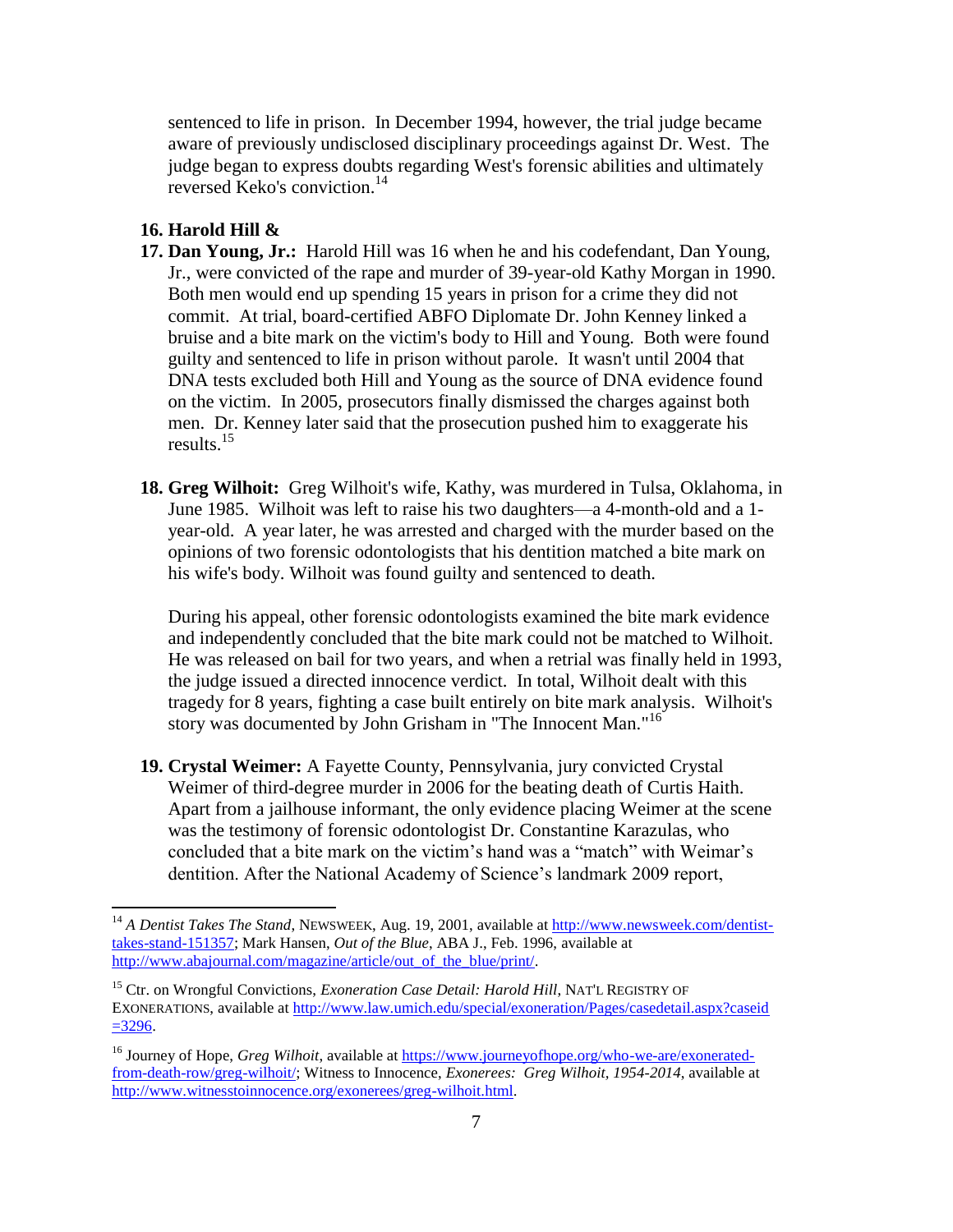*Strengthening Forensic Science in the United States: A Path Forward*, criticized the lack of scientific support for bite mark analysis, Dr. Karazulas undertook an independent review of the "science" of bite mark evidence and his testimony. He concluded that bite marks cannot be used for conclusive matches to an individual. On the basis of Dr. Karazulas' recantation, as well as a recantation from the informant, Weimer's conviction was vacated in October 2015, and the underlying indictment was dismissed in June 2016.<sup>17</sup>

- **20. Steven Mark Chaney:** Steven Chaney was convicted of the murder of John Sweek, a Dallas-area cocaine dealer, in 1987; Sweek's wife was also killed. Although nine alibi witnesses accounted for Chaney's whereabouts on the day the crime occurred, the state's case relied largely on the testimony of two ABFO board-certified forensic dentists, Drs. Jim Hales and Homer Campbell. At trial, Dr. Hales purported to match a bite mark on the victim's arm to Chaney and claimed that there was a "one to a million" chance that someone other than Chaney was the biter. Similarly, Dr. Campbell opined to a reasonable degree of dental certainty that Chaney left the bite mark. Decades after Chaney's conviction, Dr. Hales admitted that his matching testimony exceeded the limits of the science and that, in contrast to his claims at trial, there was no basis for his statistical testimony in the "scientific literature." In light of the change in the scientific understanding of bite mark evidence since 1987 and Dr. Hales' recantation, the Dallas County District Attorney's Office agreed to vacate Mr. Chaney's conviction pursuant to Texas' "junk science writ," which provides an avenue for post-conviction relief where the science used at trial is subsequently discredited. In October 2015, Chaney was released after 28 years of wrongful incarceration; his case is currently pending before the Texas Court of Criminal Appeals, which has final authority in Texas over all habeas determinations.<sup>18</sup>
- **21. William Joseph Richards:** In 1997, Bill Richards was convicted of the 1993 murder of his estranged wife. On the night of her murder, Richards returned home from the graveyard shift at his job and discovered his wife bludgeoned to death. The crime scene evidence revealed a violent struggle, and an autopsy of the victim uncovered a crescent-shaped lesion on her hand. To analyze that wound, the prosecution contacted Dr. Norman Sperber, an ABFO Diplomate, who examined a photograph of the lesion and opined that the wound was a human bite mark. At Richards' fourth trial—the first three attempts to try Richards did not include bite mark evidence and ended in mistrials—Dr. Sperber testified that his

<sup>&</sup>lt;sup>17</sup> Joe Mandak, *Bite-mark backtrack helps toss verdict*, BOSTON GLOBE, Oct. 2, 2015, available at [https://www.bostonglobe.com/news/nation/2015/10/01/woman-conviction-tossed-junk-science-bite-mark](https://www.bostonglobe.com/news/nation/2015/10/01/woman-conviction-tossed-junk-science-bite-mark-case/Dgi1n45ib85uqdW1u2yqNO/story.html)[case/Dgi1n45ib85uqdW1u2yqNO/story.html;](https://www.bostonglobe.com/news/nation/2015/10/01/woman-conviction-tossed-junk-science-bite-mark-case/Dgi1n45ib85uqdW1u2yqNO/story.html) *Judge dismisses charges in bite-mark conviction,* ASSOCIATED PRESS, June 29, 2016, available at [https://www.indianagazette.com/news/police-courts/judge](https://www.indianagazette.com/news/police-courts/judge-dismisses-charges-in-bitemark-conviction,24491656/)[dismisses-charges-in-bitemark-conviction,24491656/.](https://www.indianagazette.com/news/police-courts/judge-dismisses-charges-in-bitemark-conviction,24491656/)

<sup>18</sup> Jennifer Emily, *Dallas County man freed after serving 25 years for murder over faulty science of bite marks*, DALLAS MORNING NEWS, Oct. 12, 2015, available at [http://crimeblog.dallasnews.com/2015/10/](http://crimeblog.dallasnews.com/2015/10/dallas-county-man-freed-after-serving-25-years-for-murder-over-faulty-science-of-bite-marks.html/) [dallas-county-man-freed-after-serving-25-years-for-murder-over-faulty-science-of-bite-marks.html/.](http://crimeblog.dallasnews.com/2015/10/dallas-county-man-freed-after-serving-25-years-for-murder-over-faulty-science-of-bite-marks.html/)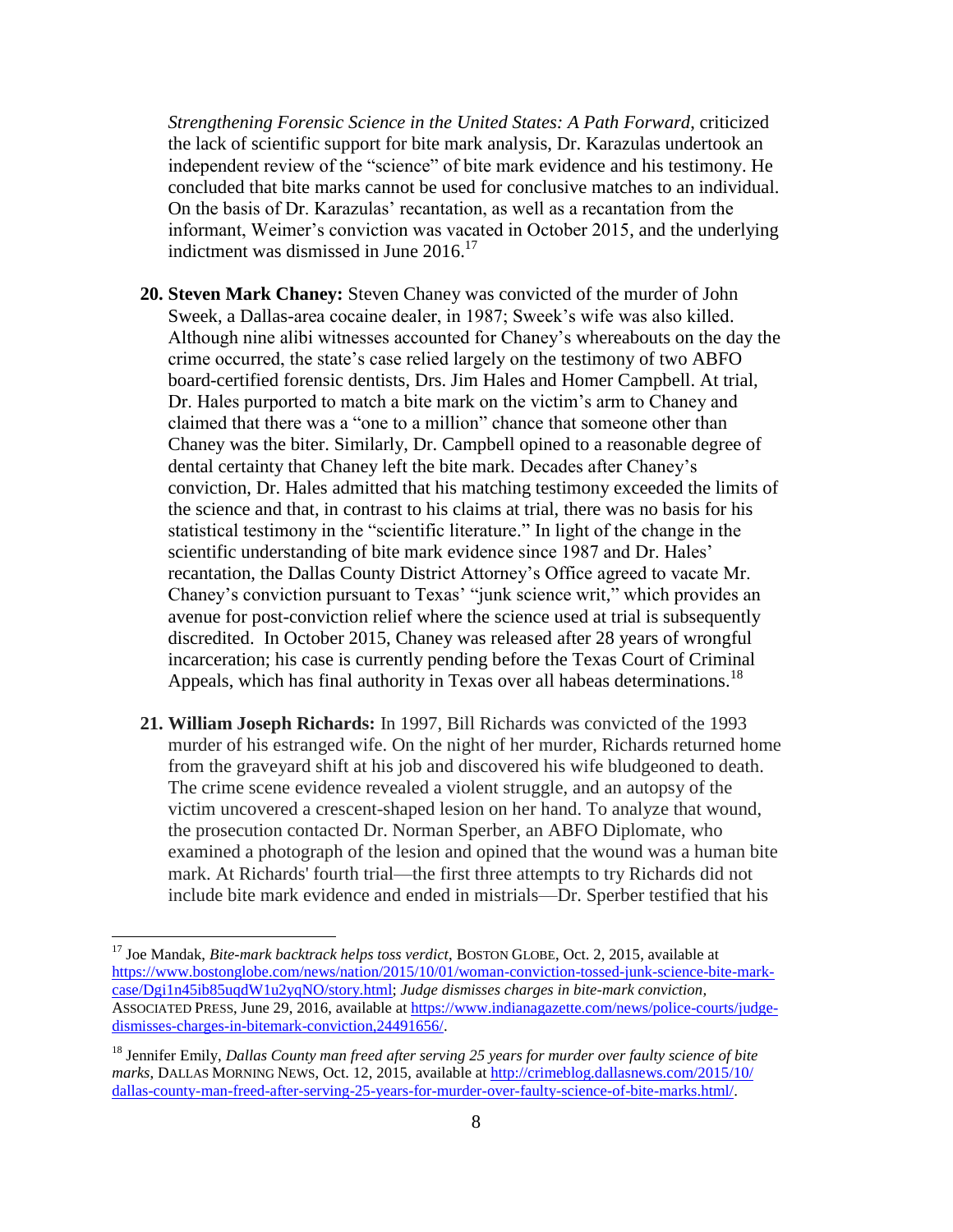comparison of Richards' dentition to the photograph of the purported bite mark yielded a "pretty good alignment," and that Richards' teeth were consistent with the lesion. Dr. Sperber also testified that one facet of Richards' dentition was relatively rare. Richards presented an alibi defense based on the time of death, and he presented testimony from another ABFO board-certified forensic odontologist, Dr. Gregory Golden, who opined that although he could not eliminate Richards as the source of the bite, five out of fifteen sample dental molds from his clients in private practice also matched the lesion. With the introduction of the bite mark testimony, Richards was convicted and given a 25 year to life sentence.

In 2007, Dr. Sperber recanted his bite mark testimony at a post-conviction evidentiary hearing, but the California Supreme Court ultimately ruled against Richards in 2012, finding that recanted expert testimony does not constitute "false evidence." In response to the Court's decision, the California state legislature amended the habeas corpus statute the following year to explicitly deem expert recantations false evidence, and Richards filed a successive habeas petition shortly thereafter. In May 2016, the California Supreme Court finally granted his habeas petition and vacated his conviction.<sup>19</sup> In June 2016, the district attorney dismissed all charges against Richards.<sup>20</sup>

**22. Alfred Swinton:** On January 13, 1991, the body of 28-year-old Carla Terry was found in a snow bank in Hartford, Connecticut. Detectives quickly focused their attention on Alfred Swinton, whom witnesses claimed to see at the bar Terry visited on the night of her death. Swinton, who was 42 years old at the time and had no significant criminal record, maintained his innocence from the outset of the investigation. Nevertheless, he was arrested several months later, after detectives recovered a bra believed to be Terry's from a common area of Swinton's apartment building. At a probable cause hearing, the state presented testimony from forensic odontologist and ABFO Diplomate Dr. Lester Luntz, who linked a bite mark on the victim's breast to Swinton's teeth. However, the court concluded that the evidence underlying Swinton's arrest was insufficient to establish probable cause, and he was released.

The case went cold for the next several years, until officials reinvestigated the murder through a statewide effort to close previously unsolved homicides. That reinvestigation again culminated in Swinton's arrest. At a subsequent probable cause hearing, the victim's sister—who had not identified the bra in 1991 changed her testimony and asserted that she had given the bra found in Swinton's building to Terry on the night of the murder. In addition, forensic dentist Dr. Constantine "Gus" Karazulas testified for the prosecution that, to a reasonable degree of scientific certainty, Swinton was the source of the bite mark. On the

<sup>19</sup> *In re Richards*, 63 Cal. 4th 291, 371 P.3d 195 (2016).

<sup>20</sup> Jordan Smith, *After 23 years and four trials, prosecutors finally dismiss charges against Bill Richards*, INTERCEPT, June 28, 2016, available at [https://theintercept.com/2016/06/28/after-23-years-and-four-trials](https://theintercept.com/2016/06/28/after-23-years-and-four-trials-prosecutors-finally-dismiss-charges-against-bill-richards/)[prosecutors-finally-dismiss-charges-against-bill-richards/](https://theintercept.com/2016/06/28/after-23-years-and-four-trials-prosecutors-finally-dismiss-charges-against-bill-richards/)*.*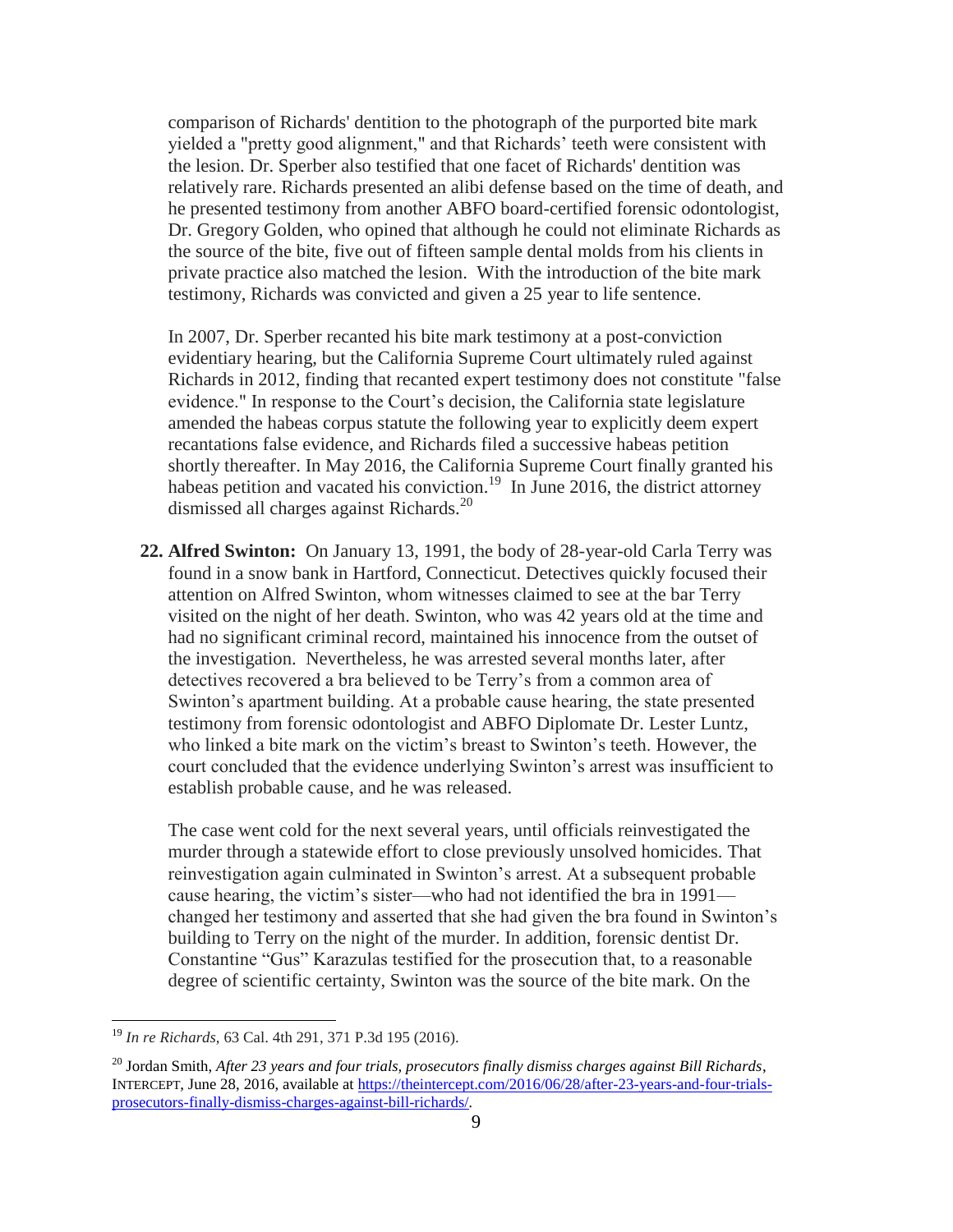basis of this new evidence, the court found that probable cause existed for Swinton's arrest. Though there were only two pieces of physical evidence purportedly linking Swinton to the crime—the bra identified by Terry's sister and the alleged bite mark match—the trial spanned nearly two months, of which five days were devoted to Dr. Karazulas' testimony. Ultimately, a jury found Swinton guilty of murder, and he was sentenced to 60 years imprisonment.

In 2014 and 2015, key pieces of evidence from the murder were subjected to modern DNA testing and excluded Mr. Swinton. In particular, the testing developed a male DNA profile from swabs of the bite mark that did not match Swinton. Additionally, "touch" DNA testing was conducted on the bra; both Swinton and Terry were excluded as the source of skin cells on the bra, suggesting that the bra did not belong to Terry. In 2017, fingernail scrapings from the victim underwent testing, and the results also excluded Swinton. Independently, Dr. Karazulas, who disavowed bite mark evidence as unvalidated and unreliable in the wake of the National Academy of Sciences' landmark 2009 report on forensic science, recanted his testimony in its entirety. On the basis of the new DNA evidence and the new evidence discrediting the bite mark comparison, Swinton filed a petition for a new trial. With the consent of the Hartford State's Attorney, the court granted Swinton's request on June 8, 2017. He was ordered released from prison while the prosecution considers whether to retry him for the murder, after more than 19 years of wrongful incarceration and nearly 26 years after his initial arrest. $^{21}$ 

<sup>21</sup> The Innocence Project, *With Consent of State's Attorney, Connecticut Court Vacates 2001 Murder Conviction Based on DNA and Other Evidence; Alfred Swinton Released*, available at [https://www.innocenceproject.org/alfred-swinton-exonerated-and-released-after-19-years-in-prison/.](https://www.innocenceproject.org/alfred-swinton-exonerated-and-released-after-19-years-in-prison/)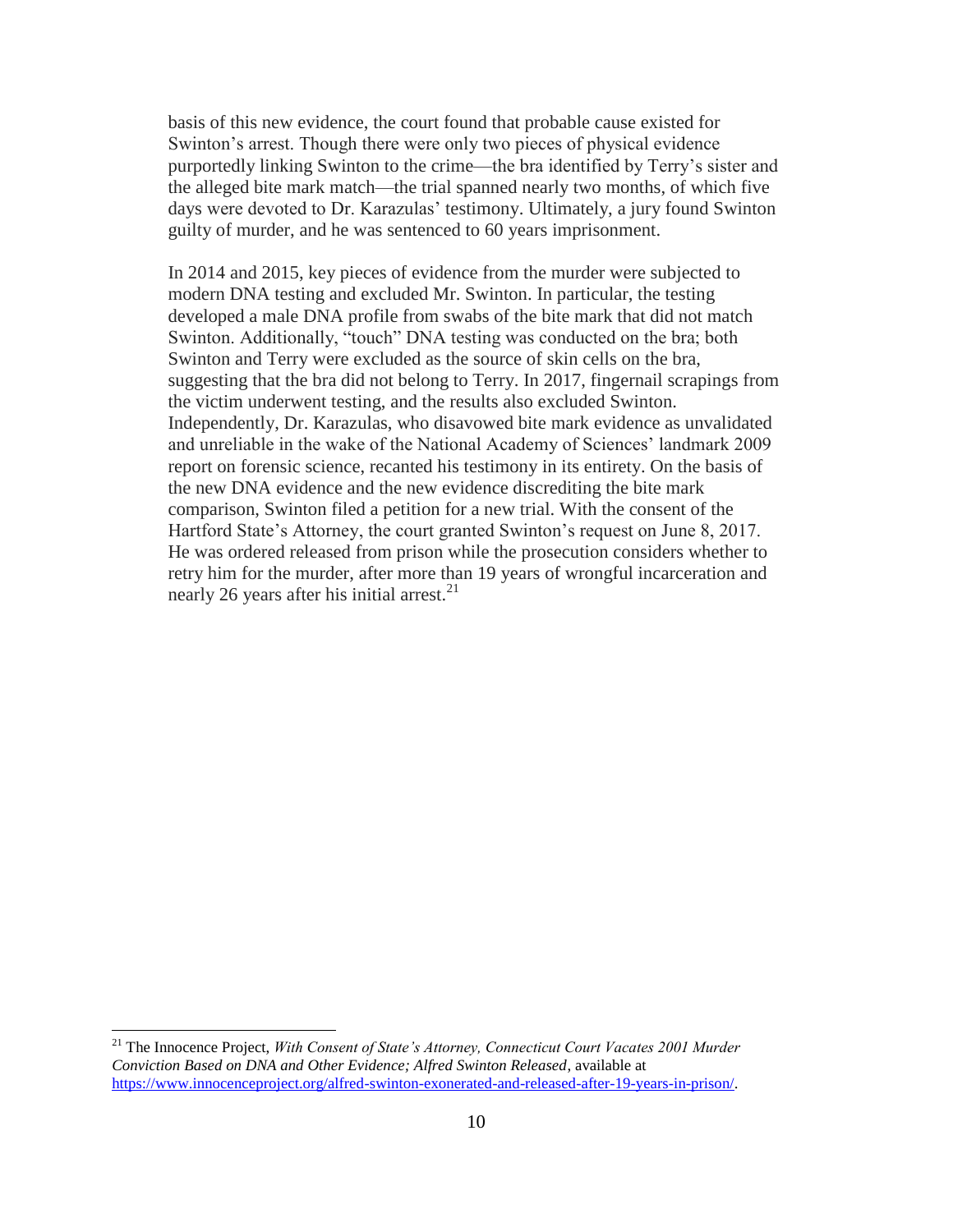#### **DESCRIPTIONS OF WRONGFUL INDICTMENTS BASED ON BITE MARK EVIDENCE**

- 1. **Dale Morris, Jr.:** In 1997, Dale Morris, Jr., was arrested based on bite mark analysis matching his dentition to a mark found on a nine-year-old murder victim, Sharra Ferger. Morris was a neighbor to the little girl, who had been found stabbed, sexually assaulted, and bitten in a field near her Florida home. Boardcertified ABFO Diplomates Dr. Richard Souviron and Dr. Kenneth Martin agreed that the bite marks on the girl were a probable match to Morris. Morris spent four months in jail until DNA tests proved his innocence. Highlighting the importance of the bite mark evidence to the police's decision to arrest Morris, Detective John Corbin said that Morris "was probably one of our least likely suspects in the neighborhood, but through the forensics that we conducted in the investigation he was linked to the crime."<sup>22</sup>
- 2. **James Earl Gates:** In April 1997, prosecutors from Humphreys County, Mississippi, arrested James Earl Gates for the capital murder of his thengirlfriend. Gates' indictment rested solely on the purported match between a bite mark found on the victim and Gates' teeth. Dr. Steven Hayne claimed to have found bite marks on the victim while conducting an autopsy, and forensic odontologist Dr. Michael West confirmed the marks were bites and concluded that they matched Gates' dentition. Gates spent several months in jail awaiting trial before nascent DNA technology excluded him from a profile obtained from scrapings from the victim's fingernails. Prosecutors subsequently dismissed the case. In 2012, the Mississippi Crime Lab, at the request of Humphreys County law enforcement, engaged in additional DNA testing of the biological material collected at the murder scene. Because of advancements in technology, the subsequent testing yielded an identifiable profile of an individual who had, in the initial stages of investigation, been a prime suspect. That individual had since been convicted of another homicide.  $^{23}$
- 3. **Edmund Burke**: In 1998, Edmund Burke was arrested for raping and murdering a 75-year-old woman. The victim had bite marks on her breasts, and boardcertified ABFO Diplomate Dr. Lowell Levine "formed an initial opinion that Burke could not be excluded as the source of the bite marks" but asked to see enhanced photos before rendering a final opinion. After examining the enhanced

<sup>22</sup> Ian James & Geoff Dougherty, *Suspect in Girl's Murder Freed after Four Months*, ST. PETERSBURG TIMES, Feb. 28, 1998, at 1.A, available at [http://www.wearethehope.org/pdf/times\\_02\\_28\\_1998.pdf;](http://www.wearethehope.org/pdf/times_02_28_1998.pdf) The Innocence Project, *Cases Where DNA Revealed That Bite Mark Analysis Led to Wrongful Arrests and Convictions*, *supra* n.9; Flynn McRoberts & Steve Mills, *From the Start, a Faulty Science*, CHICAGO TRIBUNE, Oct. 19, 2004, available at [http://www.chicagotribune.com/news/watchdog/chi-](http://www.chicagotribune.com/news/watchdog/chi-041019forensics,0,7597688.story)[041019forensics,0,7597688.story.](http://www.chicagotribune.com/news/watchdog/chi-041019forensics,0,7597688.story)

<sup>23</sup> Radley Balko, *Solving Kathy Mabry's Murder: Brutal 15-Year-Old Crime Highlights Decades-Long Mississippi Scandal*, HUFFINGTON POST, Nov. 7, 2013, available a[t http://www.huffingtonpost.com/](http://www.huffingtonpost.com/2013/01/17/kathy-mabry-murder-steven-hayne-michael-west_n_2456970.html) [2013/01/17/kathy-mabry-murder-steven-hayne-michael-west\\_n\\_2456970.html.](http://www.huffingtonpost.com/2013/01/17/kathy-mabry-murder-steven-hayne-michael-west_n_2456970.html)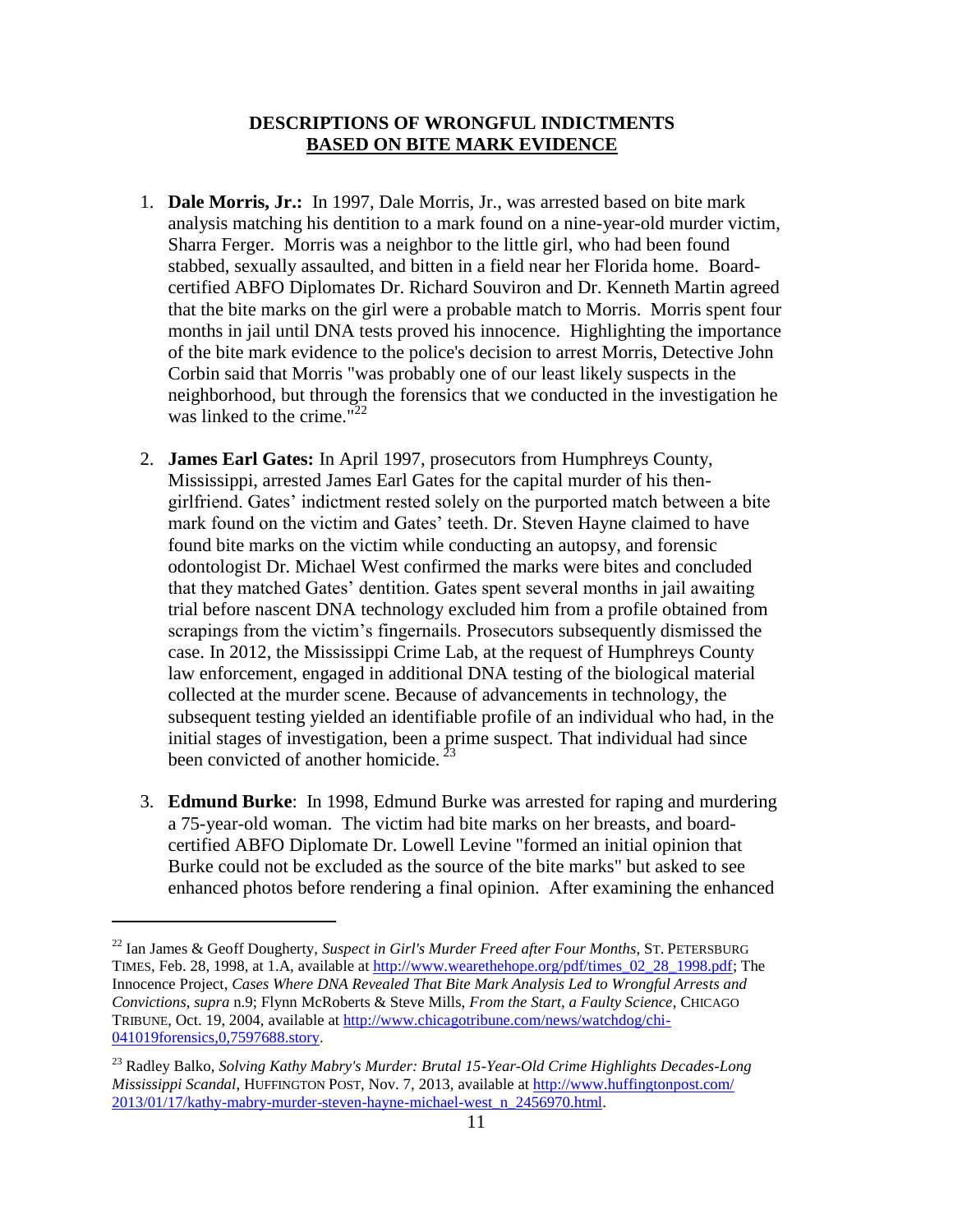photos, Dr. Levine concluded that Burke's teeth matched the bite mark on the victim's left breast to a "reasonable degree of scientific certainty." DNA testing of saliva taken from the bite mark site excluded Burke as the source of the DNA, however, and prosecutors dropped the case against him. The person who actually committed the crime was later identified when DNA from the bite mark was matched to a profile in the national DNA database. Dr. Levine remains one of the few full-time forensic odontologists in the nation, and is regarded as one of the field's top practitioners.<sup>24</sup>

4. **Anthony Otero:** In 1994, Anthony Otero was charged with larceny and the firstdegree murder and rape of a 60-year-old woman, Virginia Airasolo, in Detroit, Michigan. A warrant for Otero's arrest was issued after ABFO Diplomate Dr. Allan Warnick claimed to have matched the bite marks on the victim's body to Otero's dentition. At the preliminary hearing on December 13, 1994, Dr. Warnick testified that Otero was "the only person in the world" who could have caused the bite marks on Airasolo's body.

In January 1995, DNA testing excluded Otero as the source of the DNA found on the victim and he was released in April, after spending five months in jail. Following Otero's release, a second forensic odontologist, ABFO Diplomate Dr. Richard Souviron, concluded that the marks on the victim were consistent with human bite marks but were too indistinct to be used to identify a suspect. Ultimately, the charges against Otero were dismissed. $^{25}$ 

- 5. **Johnny Bourn:** In 1992, Johnny Bourn was arrested for the rape and murder of an elderly Mississippi woman after Dr. Michael West matched a bite mark on the victim to Bourn. Bourn was imprisoned for 18 months, despite hair and fingerprint evidence pointing to another suspect. Ultimately, Bourn was released when he was excluded as a suspect by DNA testing performed on fingernail scrapings from the victim, but not before he had spent about one and a half years in jail awaiting trial. $^{26}$
- 6. **Dane Collins:** In 1989, Dane Collins was arrested and charged with the rape and murder of his 22-year-old stepdaughter, based largely on bite mark comparison evidence. The Sante Fe, New Mexico, District Attorney declared his intent to seek the death penalty. Despite evidence that Collins could not produce sperm and therefore could not have been the perpetrator, the D.A. gave several public interviews stating that while there was not enough evidence to try the case, he believed Collins was guilty of the crime. Fifteen years later, a man named Chris

<sup>24</sup> *Burke v. Town of Walpole*, 405 F.3d 66, 73 (1st Cir. 2005).

<sup>25</sup> The Innocence Project, *Cases Where DNA Revealed That Bite Mark Analysis Led to Wrongful Arrests and Convictions*, *supra* n.9; *Otero v. Warnick*, 614 N.W.2d 177 (Mich. Ct. App. 2000).

<sup>26</sup> Hansen, *supra* n.14; *Michael West Responds*, THE AGITATOR, Part 167, March 1, 2009, available at [http://www.theagitator.com/2009/03/01/michael-west-responds/;](http://www.theagitator.com/2009/03/01/michael-west-responds/) Paul C. Giannelli & Kevin C. McMunigal, *Prosecutors, Ethics, and Expert Witnesses*, 76 FORDHAM L. REV. 1493 (2007).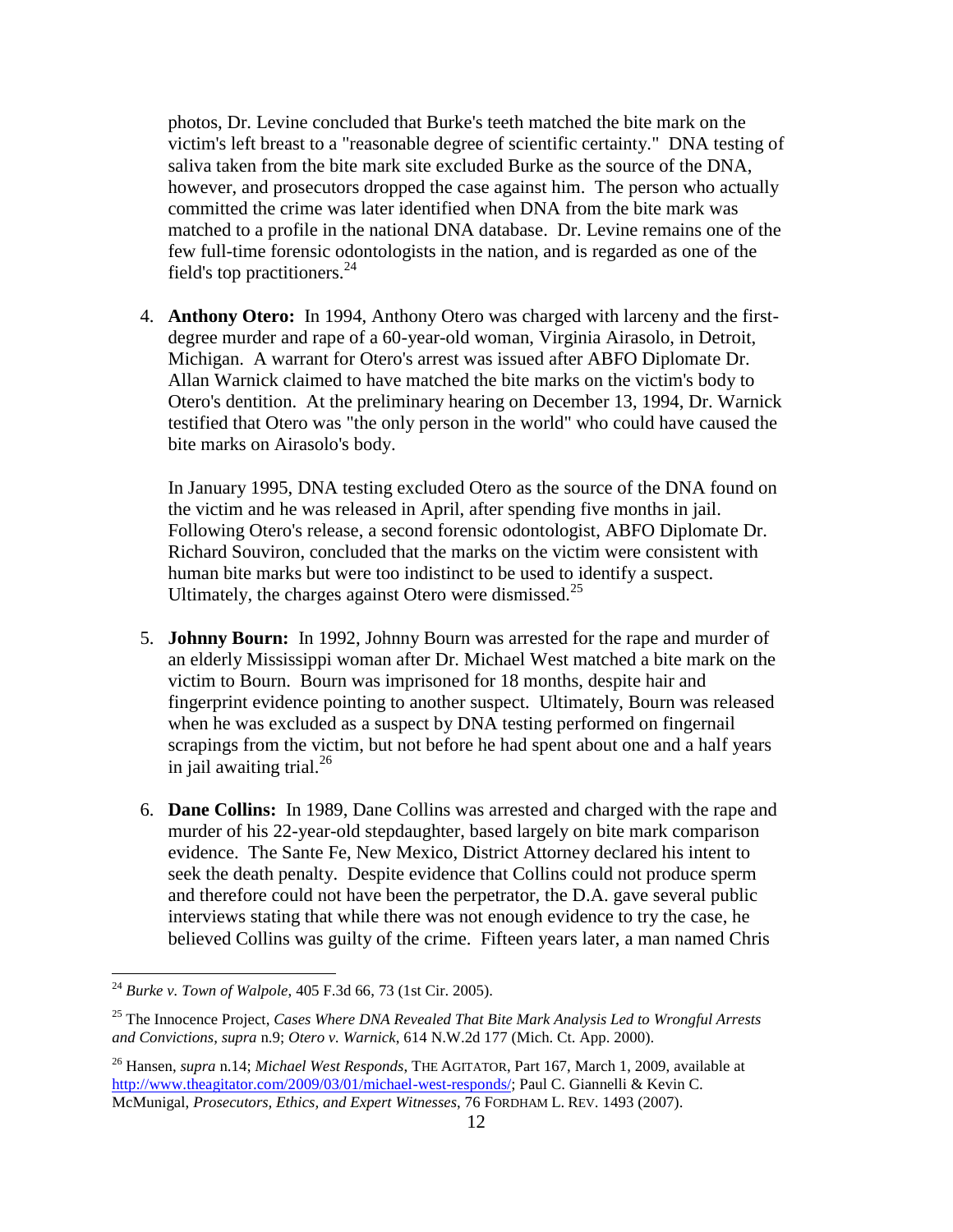McClendon was matched to DNA found on the victim. He pled "no contest" to the crime in exchange for describing how he had committed the rape and murder. (McClendon was already serving life in prison after he was convicted of kidnapping and raping a 24-year-old woman.)<sup>27</sup>

7. **Ricky Amolsch:** Ricky Amolsch's girlfriend, Jane Marie Fray, was found dead on August 23, 1994. She had been stabbed 22 times and had an electrical cord wrapped around her neck. The arrest warrant for Amolsch was based on a finding by Dr. Allan Warnick that a bite mark that had been found on the victim's left ear was "highly consistent" with Amolsch's dentition. Charges were not dropped until 10 months later when the eyewitness who had identified Amolsch's van at the crime scene was himself arrested for raping another woman in the same trailer park. Amolsch was jailed for 10 months until his trial. During that time, he lost his home, savings, and children.<sup>28</sup>

<sup>27</sup> Jeremy Pawloski, *Plea in '89 Slaying Eases Parents' Pain*, ALBUQUERQUE J., Aug. 14, 2005, available at [http://abqjournal.com/news/state/380765nm08-14-05.htm.](http://abqjournal.com/news/state/380765nm08-14-05.htm)

<sup>28</sup> Jim Fisher, *Forensics Under Fire: Bite Mark Evidence,* available a[t http://jimfisher.edinboro.edu/](http://jimfisher.edinboro.edu/forensics/fire/mark.html) [forensics/fire/mark.html;](http://jimfisher.edinboro.edu/forensics/fire/mark.html) Katherine Ramsland, *Bite Marks as Evidence to Convict – Whose Bite Mark is it, Anyway?*, CRIME LIBRARY, available at [http://www.trutv.com/library/crime/criminal\\_mind/forensics/](http://www.trutv.com/library/crime/criminal_mind/forensics/bitemarks/5.html) [bitemarks/5.html.](http://www.trutv.com/library/crime/criminal_mind/forensics/bitemarks/5.html)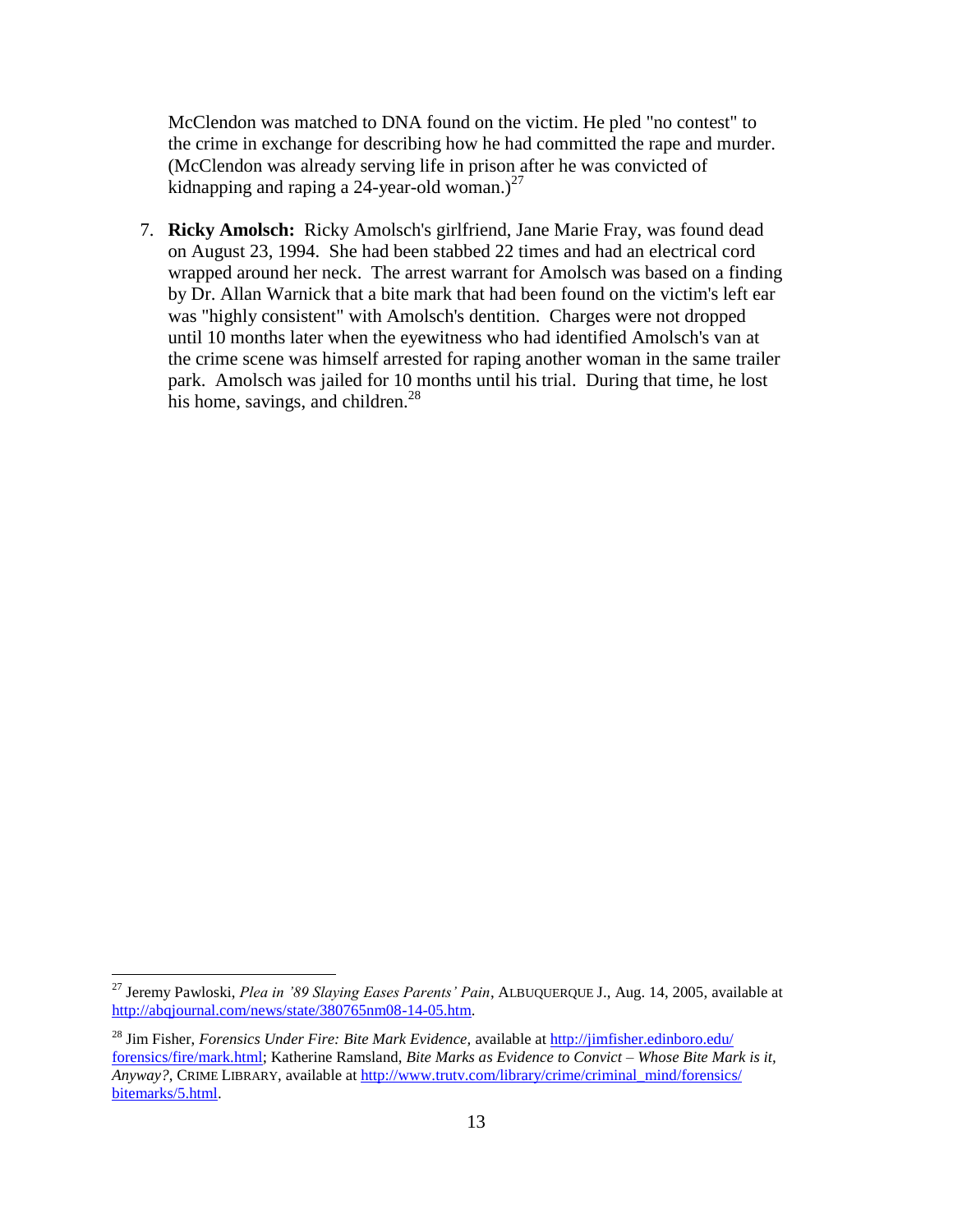## **Statistical Analysis of Forensic Odontologist Involvement In Cases of Wrongful Bite Mark Convictions and Indictments**

The misapplication of forensic sciences is a leading contributing factor to wrongful conviction, $^{29}$  and of the unvalidated techniques that have contributed to wrongful convictions and indictments later overturned through DNA testing, bite mark comparison poses an acute threat to the reliability and fairness of the criminal justice system. Of the 29 known wrongful convictions and indictments secured through the use of bite mark comparison evidence, the forensic dentists who performed the comparisons are known in all but two cases.<sup>30</sup> Among those 27 cases with available data, a total of 21 dentists offered bite mark comparison opinions or testimony.<sup>31</sup> Nearly 86%, or 18, of those dentists were Diplomates of the American Board of Forensic Odontology at the time of their relevant casework.<sup>32</sup> The raw data is presented below in Chart 1; ABFO Diplomates are highlighted in yellow. A brief statistical summary is offered in Chart 2.

<sup>29</sup> The Innocence Project, *Unvalidated or Improper Forensic Science*, available at [http://www.innocenceproject.org/causes/unvalidated-or-improper-forensic-science/.](http://www.innocenceproject.org/causes/unvalidated-or-improper-forensic-science/)

 $30$  That is, there are two cases—the wrongful conviction of Greg Wilhoit in Oklahoma and the wrongful indictment of Dane Collins in New Mexico—in which the forensic odontologists who performed the bite mark comparisons are not named.

 $31$  Nine forensic odontologists participated in multiple cases of wrongful conviction and/or indictment. Conversely, several cases involved multiple dentists.

<sup>32</sup> *American Board of Forensic Odontology Diplomate Information,Updated 8/2017*, available at [http://abfo.org/wp-content/uploads/2017/05/ABFO-Diplomate-Information-revised-August-2017.pdf.](http://abfo.org/wp-content/uploads/2017/05/ABFO-Diplomate-Information-revised-August-2017.pdf)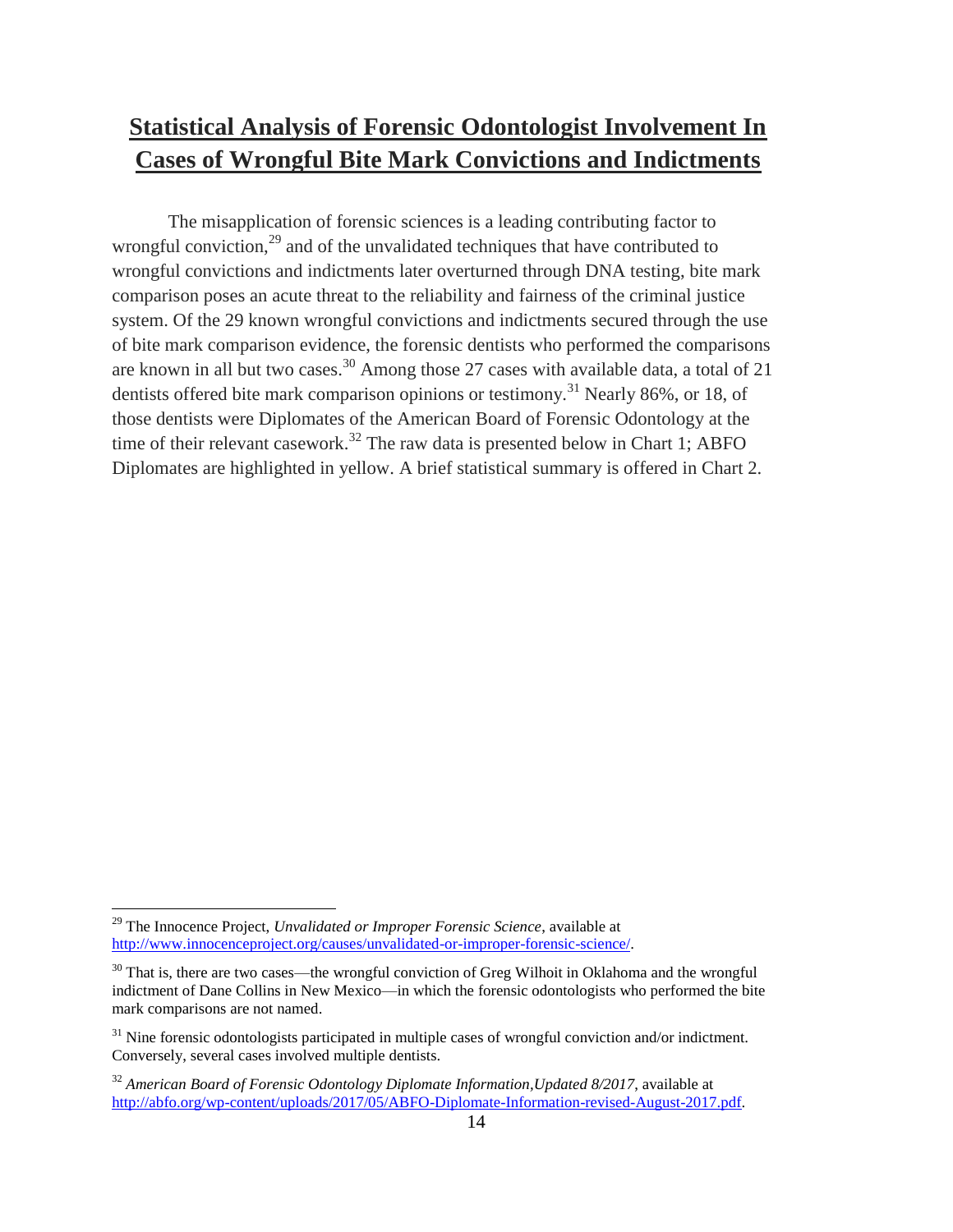Chart 1: Wrongful Bite Mark Convictions and Indictments by Odontologist and ABFO Diplomate Status

| <b>Forensic Odontologist</b>         | <b>Wrongful Convictions and</b> | <b>ABFO Diplomate Status</b> |
|--------------------------------------|---------------------------------|------------------------------|
|                                      | <b>Indictments</b>              |                              |
| 1. Lowell Levine                     | -Keith Harward                  | <b>Diplomate</b>             |
|                                      | -Edmund Burke                   |                              |
| <b>Alvin Kagey</b><br>2.             | -Keith Harward                  | Diplomate                    |
| <b>Lowell Johnson</b><br>3.          | -Robert Lee Stinson             | <b>Diplomate</b>             |
| <b>Raymond Rawson</b><br>4.          | -Robert Lee Stinson             | <b>Diplomate</b>             |
|                                      | -Ray Krone                      |                              |
| <b>Ira Titunik</b><br>5 <sub>1</sub> | -Gerard Richardson              | <b>Diplomate</b>             |
|                                      | -Edmund Burke                   |                              |
| <b>Robert Barsley</b><br>6.          | -Willie Jackson                 | <b>Diplomate</b>             |
| <b>Edward Mofson</b><br>7.           | -Roy Brown                      | <b>Diplomate</b>             |
| <b>Homer Campbell</b><br>8.          | -Calvin Washington              | <b>Diplomate</b>             |
|                                      | -Joe Sidney Williams            |                              |
|                                      | -Steven Chaney                  |                              |
| <b>Jim Hales</b><br>9.               | -Steven Chaney                  | <b>Diplomate</b>             |
| 10. Harvey Silverstein               | -James O'Donnell                | <b>Diplomate</b>             |
| 11. Michael West                     | -Levon Brooks                   | <b>Diplomate</b>             |
|                                      | -Kennedy Brewer                 |                              |
|                                      | -Anthony Keko                   |                              |
|                                      | -Johnny Bourn                   |                              |
|                                      | -James Earl Gates               |                              |
| 12. Allan Warnick                    | -Michael Cristini               | <b>Diplomate</b>             |
|                                      | -Jeffrey Moldowan               |                              |
| 13. Pamela Hammel                    | -Michael Cristini               | <b>Diplomate</b>             |
|                                      | -Jeffrey Moldowan               |                              |
| 14. John Kenney                      | -Harold Hill                    | <b>Diplomate</b>             |
|                                      | -Dan Young, Jr.                 |                              |
| 15. Norm Sperber                     | -William Richards               | <b>Diplomate</b>             |
| <b>16. Richard Souviron</b>          | -Dale Morris, Jr.               | Diplomate                    |
| 17. Kenneth Martin                   | -Dale Morris, Jr.               | Diplomate                    |
| 18. Lester Luntz                     | -Alfred Swinton                 | <b>Diplomate</b>             |
| 19. Russell Schneider                | -Bennie Starks                  | Not board certified          |
| 20. Carl Hagstrom                    | -Bennie Starks                  | Not board certified          |
| 21. Constantine (Gus)                | -Crystal Weimer                 | Not board certified          |
| Karazulas                            | -Alfred Swinton                 |                              |